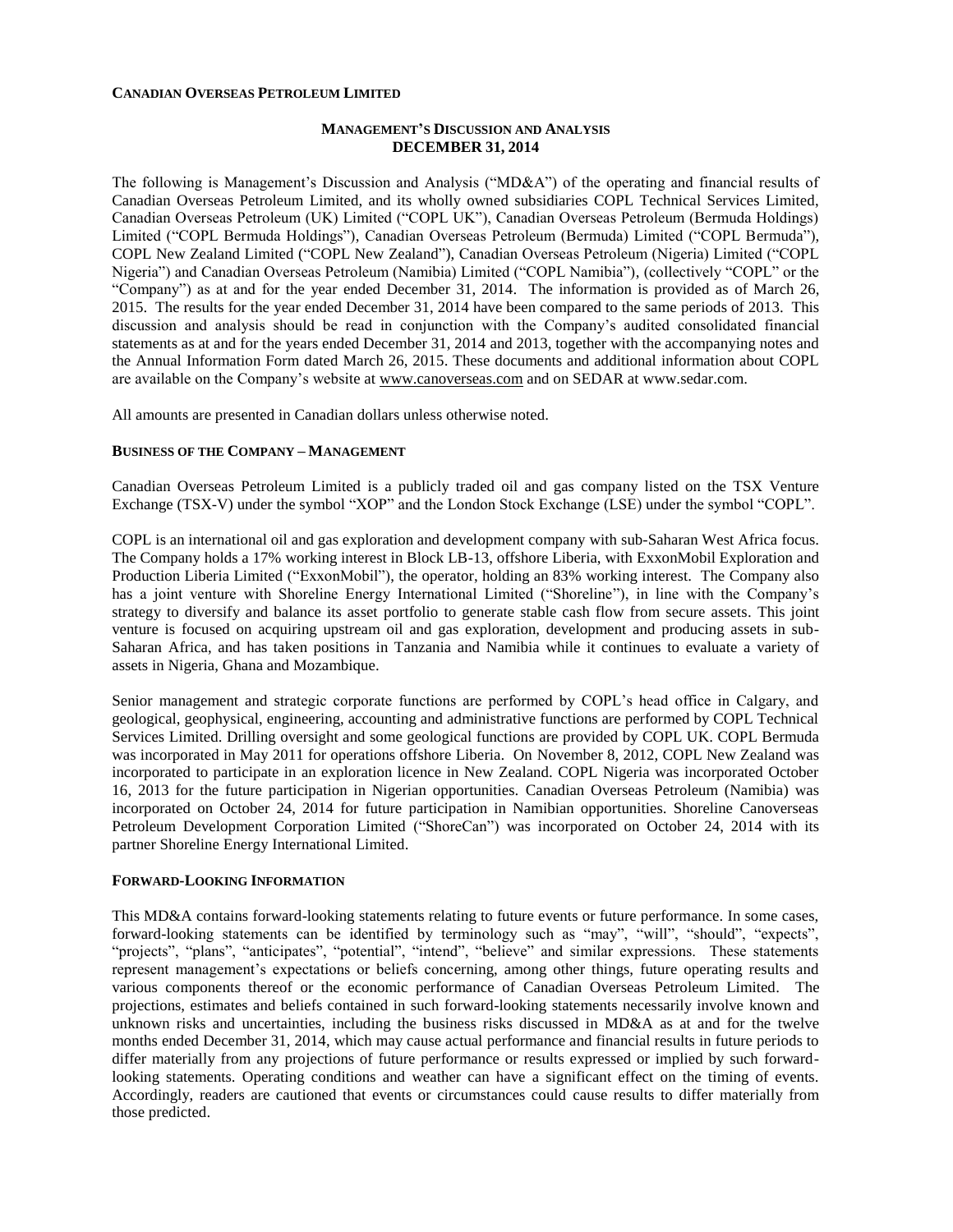## **FORWARD-LOOKING INFORMATION (CONTINUED)**

Forward-looking statements included or incorporated by reference in this document include statements with respect to:

- the Company's current strategy to establish and grow an oil and gas business (the "Overview", "Outlook", and "Liquidity and Capital Resources" sections);
- the Company's ability to raise capital and obtain the financing necessary to develop profitable oil operations (the "Overview", "Outlook" and "Liquidity and Capital Resources" sections);
- the Company's assumptions in respect of the calculation of stock-based compensation and valuation of warrants (the "Stock-Based Compensation Expense" section); and
- the Company's ability to manage its financial and operational risks (the "Overview", "Financial Instruments", "Commitments and Contractual Obligations" and "Liquidity and Capital Resources" sections).

The Company's MD&A and AIF for the year ended December 31, 2014 describe major risks, material assumptions and other factors related to forward-looking statements that could influence actual results and are incorporated herein by reference. These risks, assumptions and other factors have been provided for readers to gain a more complete perspective on COPL's future operations. However, readers should be cautioned that the list of factors is not exhaustive and that this information may not be appropriate for other purposes. Forwardlooking statements included or incorporated by reference in this MD&A are valid only as at the date of this MD&A, and the Company does not intend to update or revise these forward-looking statements except as required by applicable securities laws. The forward-looking statements contained in this MD&A are expressly qualified by this cautionary statement.

## **OVERVIEW \***

In 2014, the Company continued working with ExxonMobil on technical analysis and review related to the offshore interest in Liberia. The Company also spent considerable effort identifying, evaluating, and pursuing exploration and development opportunities in Nigeria, Namibia, Ghana, Gabon, Equatorial Guinea and Mozambique. The Company is focused on offshore opportunities that its seasoned technical team has strength in evaluating and developing.

## *Liberia*

On April 5, 2013, the closing and completion of previously announced transactions between the Company's subsidiary COPL Bermuda occurred; first with Peppercoast Petroleum plc ("Peppercoast"), and second with ExxonMobil. The closing of the transactions followed the ratification of the Production Sharing Contract ("PSC"), governing Block LB-13 offshore Liberia, by the Liberian Legislature. The Company holds a 17% working interest in Block LB-13, with the remaining 83% being held by ExxonMobil, who is the operator under this license. As previously announced, the Company's share of all joint interest costs and the gross drilling costs up to USD \$120 million is carried by ExxonMobil.

The Company and ExxonMobil remain committed to completing the work program and obligations for the Block LB-13 project when the situation in Liberia improves. Drilling on Block LB-13 has been delayed due to the Ebola virus outbreak in the region, resulting in a reduced presence of expatriates in the country. The Company will provide further information as future events may require.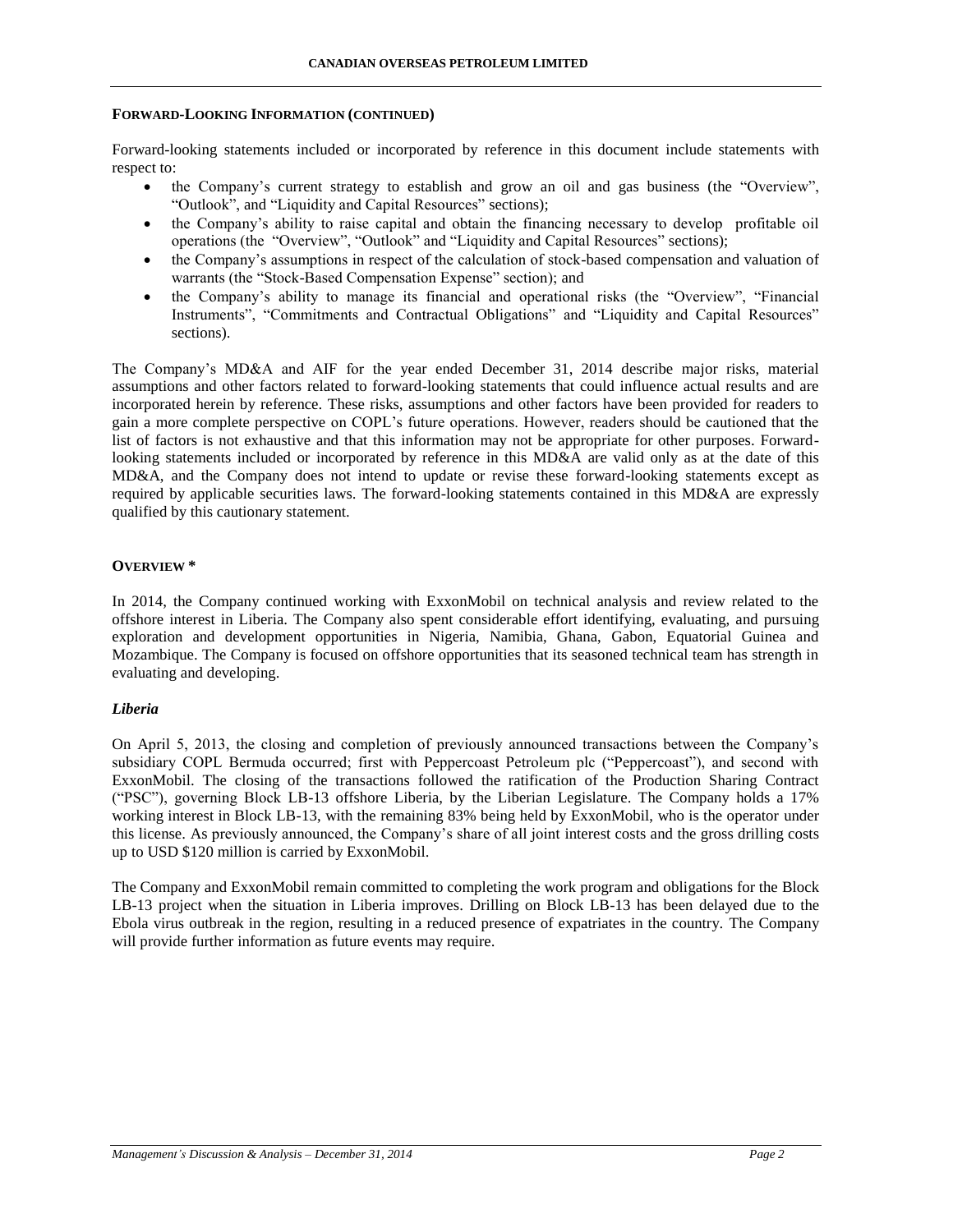## **OVERVIEW \* (CONTINUED)**

### *Expansion of sub-Saharan Portfolio*

As part of the Company's stated strategy to expand its interests in sub-Saharan Africa in order to generate stable cash flow from secure assets, the Company continues to assess opportunities in Nigeria.

The Company, along with an unrelated company Shoreline Energy International Limited, incorporated Shoreline CanOverseas Petroleum Development Corporation Limited ("ShoreCan") in October 2014 in Bermuda to focus on acquisitions of upstream oil and gas exploration, development and producing assets in sub-Saharan Africa. Both partners hold a 50% interest in the joint venture.

On February 20, 2015, ShoreCan entered into a commercial acquisition, ratified by the Ministry of Energy in Namibia, of an 80% interest in three blocks offshore Namibia. The blocks are defined as 1708, 1808 and 1709. Situated north of the Walvis ridge on the Namibian/Angolan border, they are deepwater blocks that ShoreCan will commence geological and geophysical evaluations on.

On March 4, 2015, the Company's joint venture ShoreCan entered into a farm-in option agreement to acquire a 60% participating interest in the Petroleum Exploration License and Petroleum Agreement with respect to the Kimbiji and Latham offshore Blocks in Tanzania. Identified as the Latham License Area and the Kimbiji License Area, they extend from the shore to offshore depths of approximately 500 to 1000 meters. On exercise of the option and receipt of approval from the Tanzanian authorities, ShoreCan will assume operatorship of the offshore blocks. Currently ShoreCan is evaluating the historic 2D seismic and regional information.

As well, the ShoreCan continues to hold its bid open as the operator of a consortium for a block in the offshore waters in the Republic of Ghana. As more developments occur the Company intends to update the market on its activities.

## *New Zealand*

During 2014, the Company had commitments of \$1.7 million related to a minimum work program to be carried out by October 31, 2014, under a 50% exploration license in New Zealand and acted as a guarantor of its partner's commitments (the remaining 50%) in this New Zealand license. On November 1, 2014, the minimum work commitments on the exploration asset had not been met by the Company or its partner. The Company and its partner entered into a settlement agreement effective August 29, 2014, whereby the Company's interest share was transferred back to the partner and any and all claims the partner may or may not have arising from the failure of the Company to finance its share of the work programme were settled. A consequence of that settlement is that the Company's share of the license interest was transferred back to the partner. There are no further financial penalties or commitments due to the New Zealand government or the partner, relative to this asset. Payables of \$82,000 previously recognized and due to the Company's partner were written off and the balance of previously capitalized evaluation and exploration assets of \$665,000 were derecognized.

On February 23, 2015, the Company resolved to remove COPL New Zealand Limited from the New Zealand Register of Companies as the company ceased to carry on business, had discharged in full the liabilities to all its known creditors, and distributed its surplus assets in accordance with its constitution and section  $318(1)(d)(i)$  of the Companies Act 1993.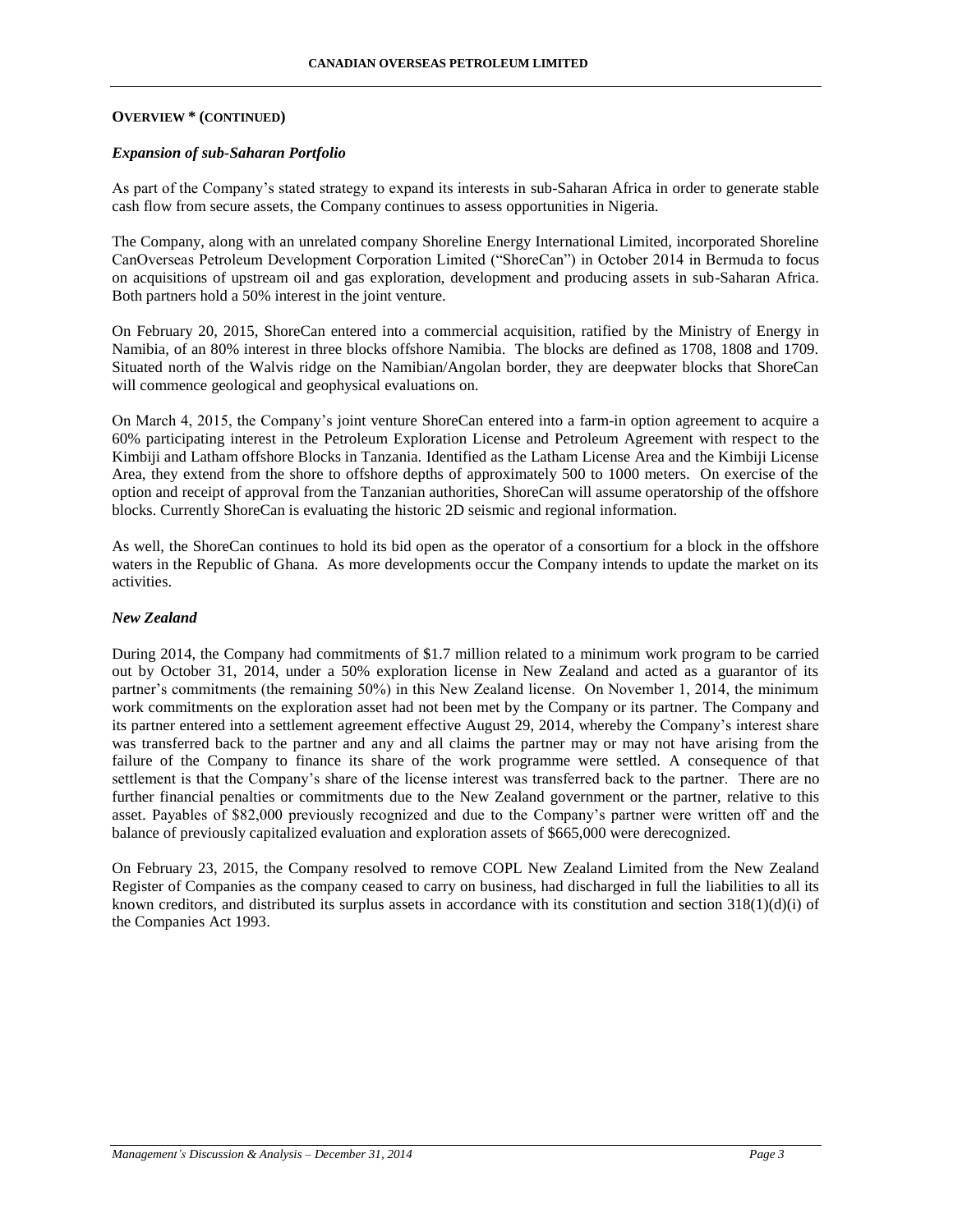#### **OVERVIEW \* (CONTINUED)**

### *Financing*

On April 3, 2014, the Company closed a prospectus relating to its admission to the standard listing segment of the Official List, and to trading on the main market for listed securities of the London Stock Exchange. The Company issued 17,777,777 common voting shares ("Common Shares") at a price of GBP 0.135 (\$0.247) for gross proceeds of GBP 2.4 million (\$4.4 million). The agents were paid cash commission and fees of GBP \$0.3 million (\$0.5 million) representing 5.0% of the gross proceeds of the public offering. Other expenses related to the public offering amounted to approximately \$1.1 million. The Company also issued 888,889 share purchase warrants ("Warrants") to its agent as compensation Warrants in an amount equal to 5.0% of the aggregate number of Common Shares issued pursuant to the offering. Each Warrant entitles the holder to purchase one Common Share of COPL for the period until April 4, 2016, at an exercise price of GBP 0.135 (\$0.247). The fair value of the Warrants issued was recognized as share issue costs and estimated at \$0.1 million using a Black-Scholes option pricing model (the assumptions used for the model are discussed in the notes accompanying the Company's Condensed Consolidated Financial Statements for the years ended December 31, 2014 and 2013).

On August 21, 2014, the Company closed a short form prospectus in connection with a marketed offering of units of the Company (the "Units"). Each Unit consisted of one Common Share in the capital of the Company and one share purchase warrant. Each Warrant entitles the holder thereof to purchase one Common Share at an exercise price of \$0.40 per Common Share on or before the date that is 36 months following the closing date. The Company issued 50,555,000 Units at a price of \$0.20 per Unit, for aggregate proceeds of approximately \$10.1 million pursuant to the offering. The agents were paid a cash commission \$0.1 million as well asf \$0.5 million representing 5.0% of the gross proceeds. Other expenses related to the offering of Units amounted to approximately \$0.5 million. The fair value of the Warrants issued was netted against proceeds from share capital and estimated at \$2.9 million using a Black-Scholes option pricing model (assumptions used for the model are discussed in the notes accompanying the Company's Consolidated Financial Statements for years ended December 31, 2014 and 2013).

*\* This section contains forward-looking information. Please see the "Forward-looking Information" section (at the beginning of this document) for a discussion of risks and uncertainties relating to such information.*

#### **FINANCIAL SUMMARY**

In 2014, the Company performed geological analysis in respect of its exploration projects in Liberia and Nigeria. Pre-licence costs were \$0.6 million for year ended December 31, 2014 compared to \$0.5 million for year ended December 31, 2013.

General and administrative costs were lower than the prior period at \$7.2 million for the year ended December 31, 2014 (net of \$0.6 million of costs allocated to exploration projects) compared to \$7.9 million for the year ended December 31, 2013 (net of \$1.1 million of costs allocated to exploration projects). The Company recognized interest income of approximately \$32,000 for the year ended December 31, 2014, compared to \$25,000 for the year ended December 31, 2013. A foreign exchange gain of \$1.3 million was recognized for the year ended December 31, 2014, compared to a foreign exchange gain of \$0.8 million in 2013. As a result, the Company's loss amounted to \$7.1 million for the year ended December 31, 2014 compared to losses of \$9.1 million in 2013.

As at December 31, 2014, the Company's cash and cash equivalents amounted to \$5.5 million. Cash used in investing activities amounted \$0.6 million for the year ended December 31, 2014 compared to \$1.4 million for the year ended December 31, 2013. Cash used in operating activities amounted to \$8.3 million for the year ended December 31, 2014 compared to \$8.0 million for the same period in 2013. Cash provided from financing activities amounts to \$11.9 million for the year ended December 31, 2014 compared to \$7.4 million for the year ended December 31, 2013.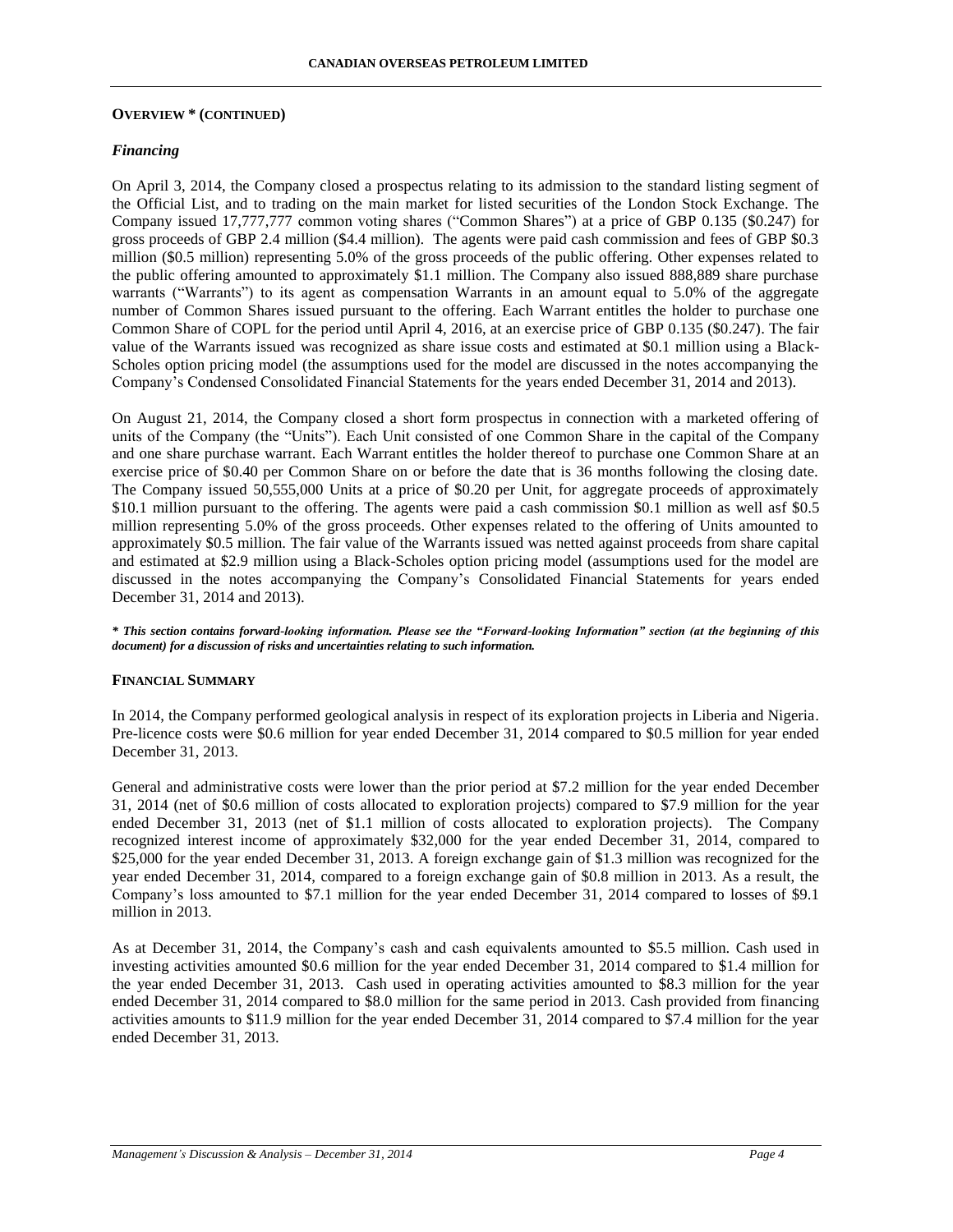## **OUTLOOK \***

The Company's strategy is to grow its oil and gas business by farming into, and/or acquiring interests in, exploration, unappraised and/or undeveloped assets.

The Company's short-term operations will focus on:

- working with ExxonMobil to progress the planning of future drill locations in Liberia; and
- working to successfully conclude the variety of new opportunities available in sub-Saharan Africa including Nigeria, Tanzania, Namibia, Ghana, Gabon and Equatorial Guinea.

Currently the Company does not have material cash inflows and/or adequate financing to develop profitable operations. The Company is pursuing exploration projects that, if successful, will require substantial additional financing before they are able to generate positive cash flows. Accordingly, the Company's continued successful operation is dependent on its ability to obtain additional financing. No assurance can be provided that the Company will raise the required levels of financing.

*\* This section contains forward-looking information. Please see the "Forward-looking Information" section (at the beginning of this document) for a discussion of risks and uncertainties relating to such information.*

## **SELECTED ANNUAL INFORMATION**

### **RESULTS OF OPERATIONS**

The Company has not had significant revenue from operations in any of its last three financial years. The following table summarizes the Company's financial results for the years ended December 31 2014, 2013 and 2012:

| (\$ 000's) except per share       | 2014         | 2013         | 2012         |
|-----------------------------------|--------------|--------------|--------------|
| Services to third parties         | \$           | \$           | \$<br>129    |
| E&E write-off                     |              |              | 20,954       |
| Exploration (recovery)/expense    | (2)          | (72)         | 8,455        |
| Derecognition of exploration      |              |              |              |
| and evaluation assets             | 665          |              |              |
| Pre-license costs                 | 607          | 529          | 2,170        |
| Administrative expenses           | 7,180        | 7,858        | 8,825        |
| Loss on UK contracts              |              |              | 182          |
| Derecognition of cash held in     |              |              |              |
| escrow                            |              |              | 16,101       |
| Stock-based compensation          |              | 1,499        |              |
| Interest income                   | 32           | 25           | 57           |
| Interest and financing charges    |              |              | 11           |
| Foreign exchange gain/(loss)      | 1,308        | 779          | (72)         |
| Loss                              | (7, 148)     | (9,073)      | (56, 638)    |
| Per share loss                    | \$<br>(0.02) | (0.03)<br>\$ | \$<br>(0.20) |
| Outstanding common shares at      |              |              |              |
| December 31                       | 402,050,497  | 333,717,720  | 284,016,939  |
| Weighted average - basic          | 365,248,721  | 301,868,415  | 284,016,939  |
| Cash used in operating activities | 8,271<br>\$  | 8,012<br>\$  | \$<br>66,251 |

# *E&E Write-Off*

In 2012, the Company wrote off exploration and evaluation assets of \$21.0 million related to the UK Fulla exploration project of Block 206/5a in the UK North Sea.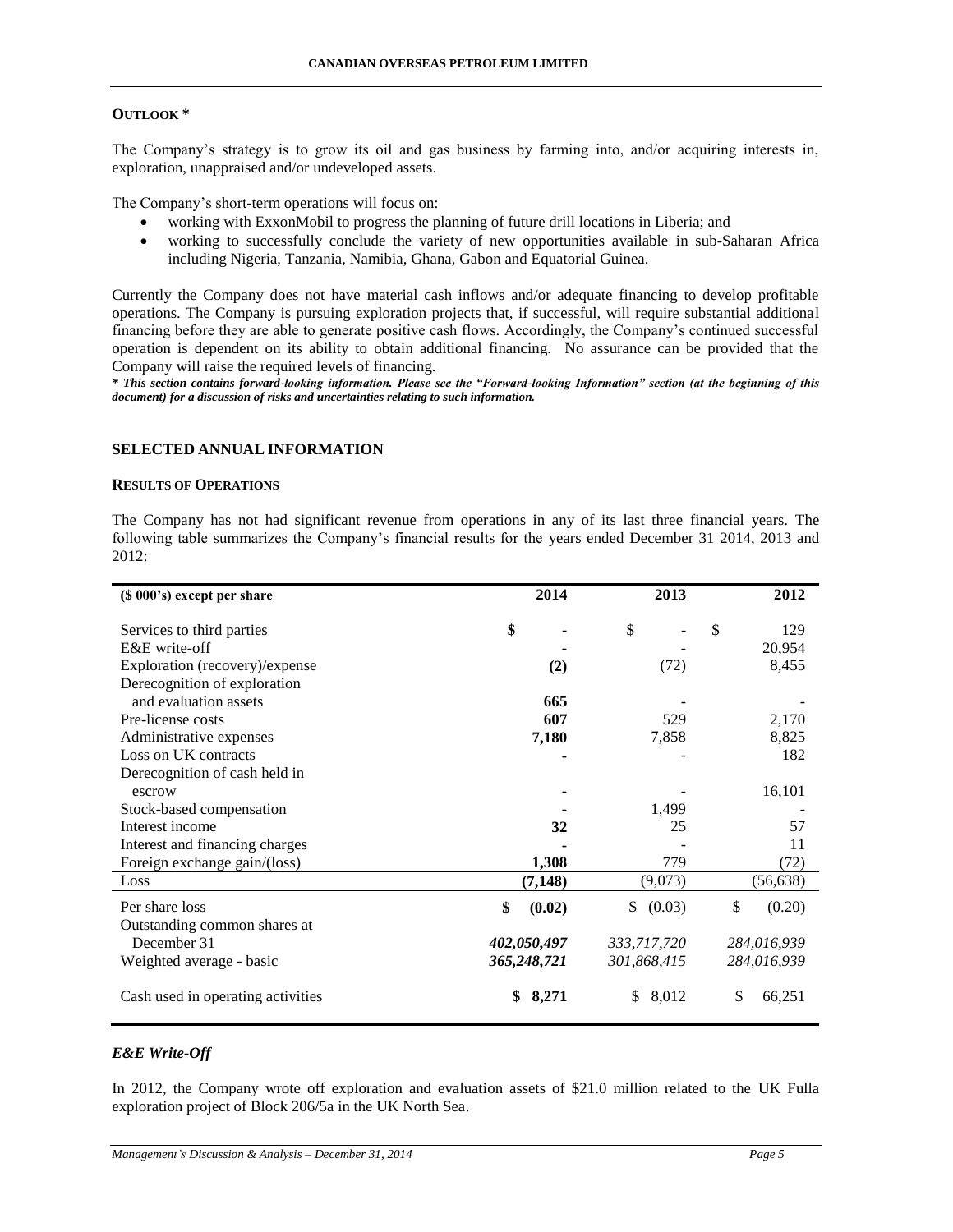## **RESULTS OF OPERATIONS (CONTINUED)**

## *Exploration Expenses*

For the year ended December 31, 2014, exploration costs were \$nil, a recovery of \$72,000 in 2013 and costs of \$8.5 million in 2012 related to the UK Bluebell prospect for which an exploration well was drilled in March 2012 and commercial reserves were not discovered.

## *Derecognition of Exploration and Evaluation Assets*

During the year ended December 31, 2014, the balance of previously capitalized evaluation and exploration assets of \$665,000 were written off against the New Zealand project (discussed in the "New Zealand" section) as the minimum work commitments on the exploration asset had not been met by the Company or its partner. There are no further financial penalties or commitments relative to this asset after that date.

## *Pre-Licence Costs*

For the year ended, December 31, 2014, pre-license costs of \$0.6 million related to \$0.3 million for areas in West Africa (discussed in the "Expansion of West Africa Portfolio" section), and \$0.3 million for the Liberia project. Pre-licence costs of \$0.5 million for the year ended December 31, 2013, related to the Liberia project for which transactions were completed in April of 2013 (discussed in the "Liberia" section).

#### *Administrative Expenses*

A breakdown of administrative expenses are as follows:

| (S 000's)                        | 2014        | 2013        |
|----------------------------------|-------------|-------------|
| Administrative:                  |             |             |
| Payroll and related costs        | \$<br>2,800 | \$<br>3,408 |
| External directors' fees and     |             |             |
| related costs                    | 676         | 748         |
| Consulting services              | 1,033       | 436         |
| Professional services            | 655         | 2,150       |
| Travel expenses                  | 828         | 638         |
| Office expenses                  | 924         | 975         |
| Stock exchange and transfer      |             |             |
| agent fees                       | 146         | 72          |
| Other general and administrative | 729         | 496         |
| Costs allocated to exploration   |             |             |
| Projects                         | (611)       | (1,065)     |
| Total administrative             | \$<br>7,180 | \$<br>7,858 |

Administrative expenses amounted to \$7.2 million for the year ended December 31, 2014, compared to \$7.9 million for the year ended December 31, 2013, and are presented net of costs allocated to exploration projects which amounted to \$0.6 million in 2014 and \$1.1 million in 2013. The decrease in administration costs is due to higher professional service fees during 2013 related to the dispute with BG International Limited ("BG") in respect of Block 23/21 Rest of Block Shallow and Block 22/15. During the third quarter of 2013, the Company and BG signed a Settlement Deed and Release agreement which confirmed that the parties had reached a full and final settlement of the dispute and agreed to dismiss legal proceedings, thus the Company has no similar professional service fees to be recognized in 2014. The decrease was offset by an increase in consulting fees related to financings during the year, as well as increased travel expenses related to international travel for current new business projects.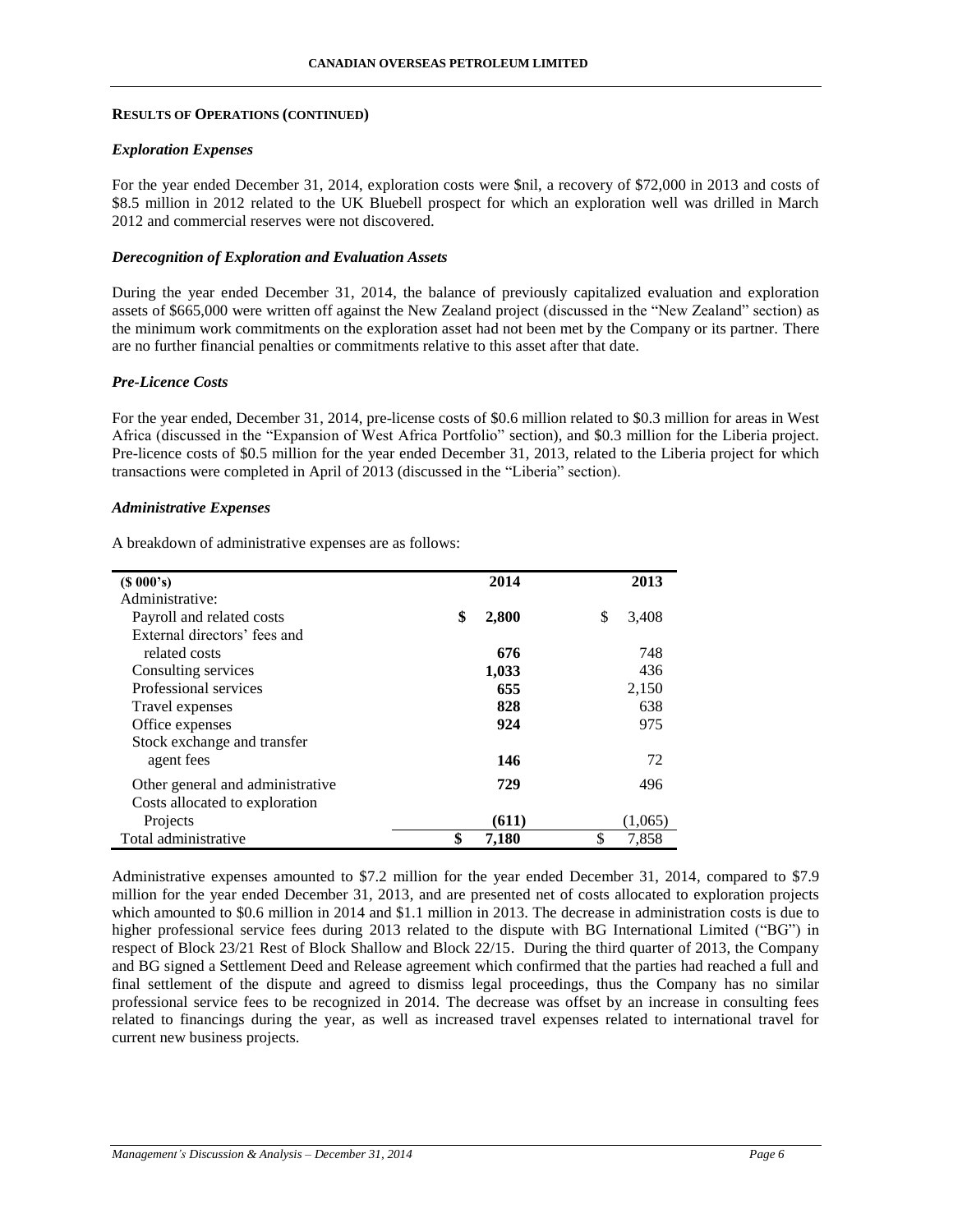#### **RESULTS OF OPERATIONS (CONTINUED)**

### *Loss on UK Contracts and Derecognition of Cash Held in Escrow*

In 2012, the Company recognized a loss on UK contracts of approximately \$0.2 million related to a Sale and Purchase Agreement ("SPA") with BG in respect of Block 23/21 Rest of Block Shallow (Newt, Lower Toad, West Columbus and Upper Toad prospects) and Block 22/15 (the Esperanza prospect and Banks discovery). In addition in 2012, the Company had written-off cash held in escrow with BG (as part of the SPA with BG) of approximately \$16.1 million, further to the UK High Court of Justice ruling for the escrow agent to release the funds to BG.

During the third quarter of 2013, the Company and BG signed the Settlement Deed and Release agreement confirming full and final settlement of the dispute by both parties and dismissal of legal proceedings. As a result, the Company has no further costs/losses to be recognized in respect of the dispute with BG, other than the Company's legal expenses related to the dispute and the settlements, which are included in general and administrative costs for the period ended December 31, 2013.

## *Stock-Based Compensation Expense\**

The Company has a stock option plan where the number of common shares reserved under the plan shall not exceed 10% of issued and outstanding common shares and the number reserved for any one individual may not exceed 5% of the issued and outstanding shares. The board of directors approved a Performance Share Unit Plan ("the Plan") on April 15, 2014, whereby a maximum of 5,000,000 common shares of the Company may be issuable to officers, employees and consultants of the Company and its subsidiaries under the same terms as the stock option plan.

Exercise prices for stock options granted are determined by the closing market price on the day before the date of grant. The fair value of each option granted is estimated on the date of grant using a Black-Scholes option pricing model (the assumptions used for the model are discussed in the notes accompanying the Company's audited consolidated financial statements for the years ended December 31, 2014 and 2013).

On November 19, 2013 the Company granted to its directors, officers, employees and consultants 11,025,000 stock options to acquire common shares at an exercise price of \$0.23 which vested immediately and expire five years from date of grant.

Further to the provisions of the Company's stock option plan, 3,255,000 stock options were forfeited in 2014, 270,000 in 2013 and 1,500,000 in 2012 as they were granted to employees no longer providing services to the Company.

Stock-based compensation expense of \$nil million was recognized for the year ended December 31, 2014 (2013 - \$1.5 million).

There were no stock options or common shares under the Plan issued during the year ended December 31, 2014, and no stock options were exercised during the years ended December 31, 2014 and 2013.

*\* This section contains forward-looking information. Please see the "Forward-looking Information" section (at the beginning of this document) for a discussion of risks and uncertainties relating to such information.*

#### *Interest Income and Financing Charges*

Interest income of \$32,000 for the year ended December 31, 2014 compared to \$25,000 for the year ended December 31, 2013. The interest income relates to interest earned on cash held at banks.

Interest and financing charges recognized in the consolidated statement of comprehensive loss of \$nil for the year ended December 31, 2014 and 2013, compared to \$11,000 for the same period in 2012, related to financing fees charged by joint venture partners in the UK in the normal course of operations.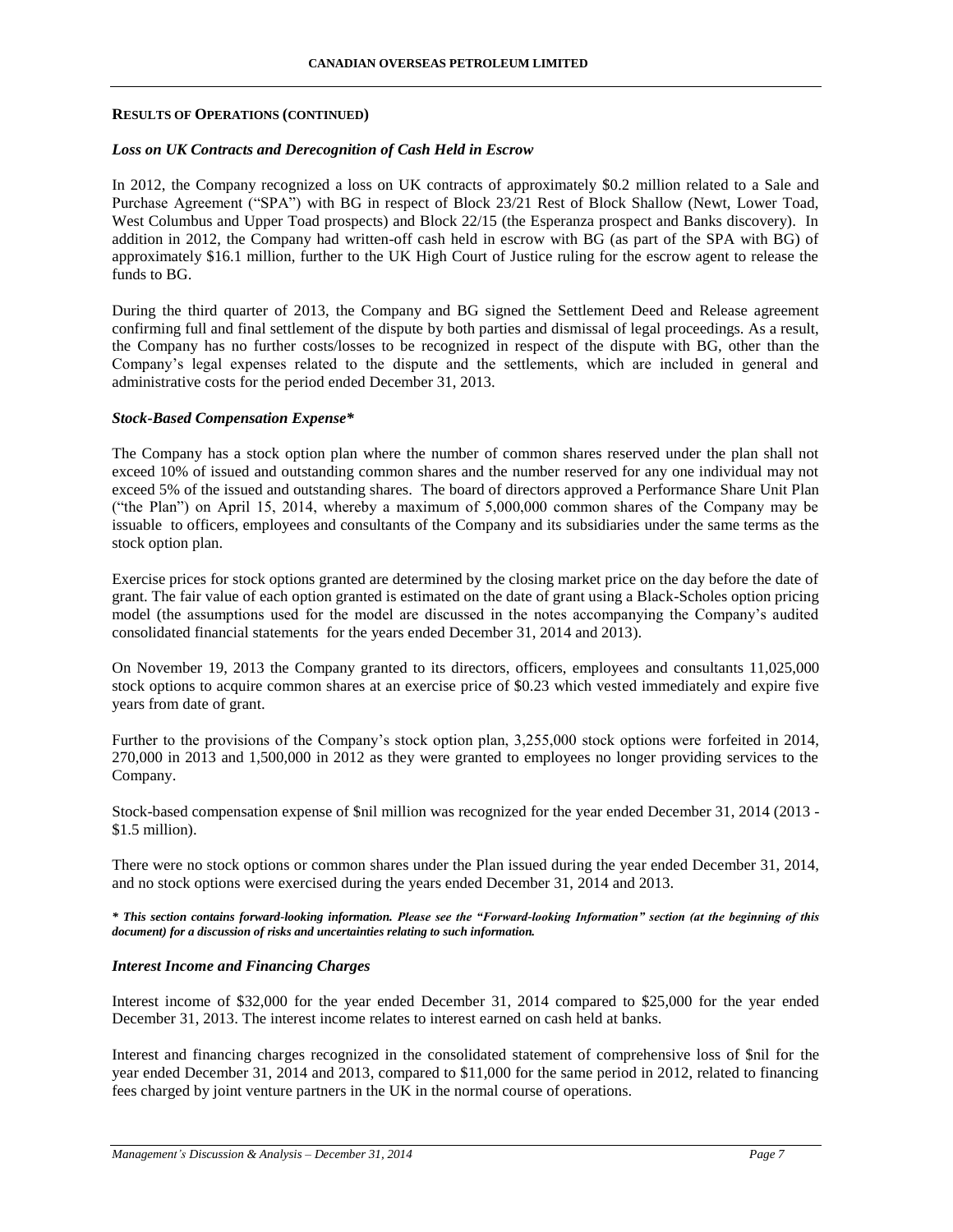### **RESULTS OF OPERATIONS (CONTINUED)**

### *Foreign Exchange Gain*

A foreign exchange gain of \$1.3 million was recognized for the year ended December 31, 2014 (2013 - \$0.8 million gain), and related mainly to gains on translation of capitalized exploration and evaluation costs in 2014 and the translation of cash and cash equivalents kept in currencies other than Canadian dollars in 2013.

### **COMPARATIVE FINANCIAL POSITION ITEMS**

The following table summarizes the Company's financial position as at December 31, 2014, December 31, 2013, and January 1, 2013:

| (\$ 000's) except per share       | December 31,<br>2014 | December 31,<br>2013 | January 1,<br>2013 |
|-----------------------------------|----------------------|----------------------|--------------------|
| Cash and cash equivalents         | \$<br>5,458          | 2.384<br>S           | S<br>4,374         |
| Exploration and evaluation assets | 18,915               | 17,502               |                    |
| Deposit for seismic data          |                      |                      | 14,924             |
| Total assets                      | 25,172               | 20,515               | 20,014             |
| Share capital                     | (118,946)            | (110,020)            | (100, 768)         |
| Shareholders' equity              | (23,505)<br>\$       | (18,656)             | (16,820)<br>S      |

### *Cash and Cash Equivalents*

The increase in cash and cash equivalents of \$3.1 million during 2014 relates mainly to proceeds from shares issued pursuant to public offerings in 2014 (discussed further in the "Liquidity and Capital Resources" section) offset by administrative costs, as well as investing activities and pre-license costs.

#### *Exploration and Evaluation Assets*

Exploration and evaluation assets of \$18.9 million relate to the Liberia project as at December 31, 2014 compared to \$17.5 million as at December 31, 2013. During the year ended December 31, 2014, the balance of previously capitalized evaluation and exploration assets of \$665,000 were written off against the New Zealand project as the minimum work commitments on the exploration asset had not been met by the Company or its partner.

| $(S\ 000's)$                           | 2014   | 2013   |
|----------------------------------------|--------|--------|
| Capitalized exploration and            |        |        |
| evaluation costs                       | 18,076 | 16,792 |
| Net effect of foreign exchange         | 1,504  | 710    |
| Exploration and evaluation written off | (665)  |        |
| Total capitalized exploration and      |        |        |
| evaluation costs                       | 18.915 | 17,502 |

## *Deposit for Seismic Data*

The deposit for seismic data related to the purchase of Block LB-13 offshore Liberia which was completed and closed during the year ended December 31, 2013 and was reclassified as an addition to exploration and evaluation assets.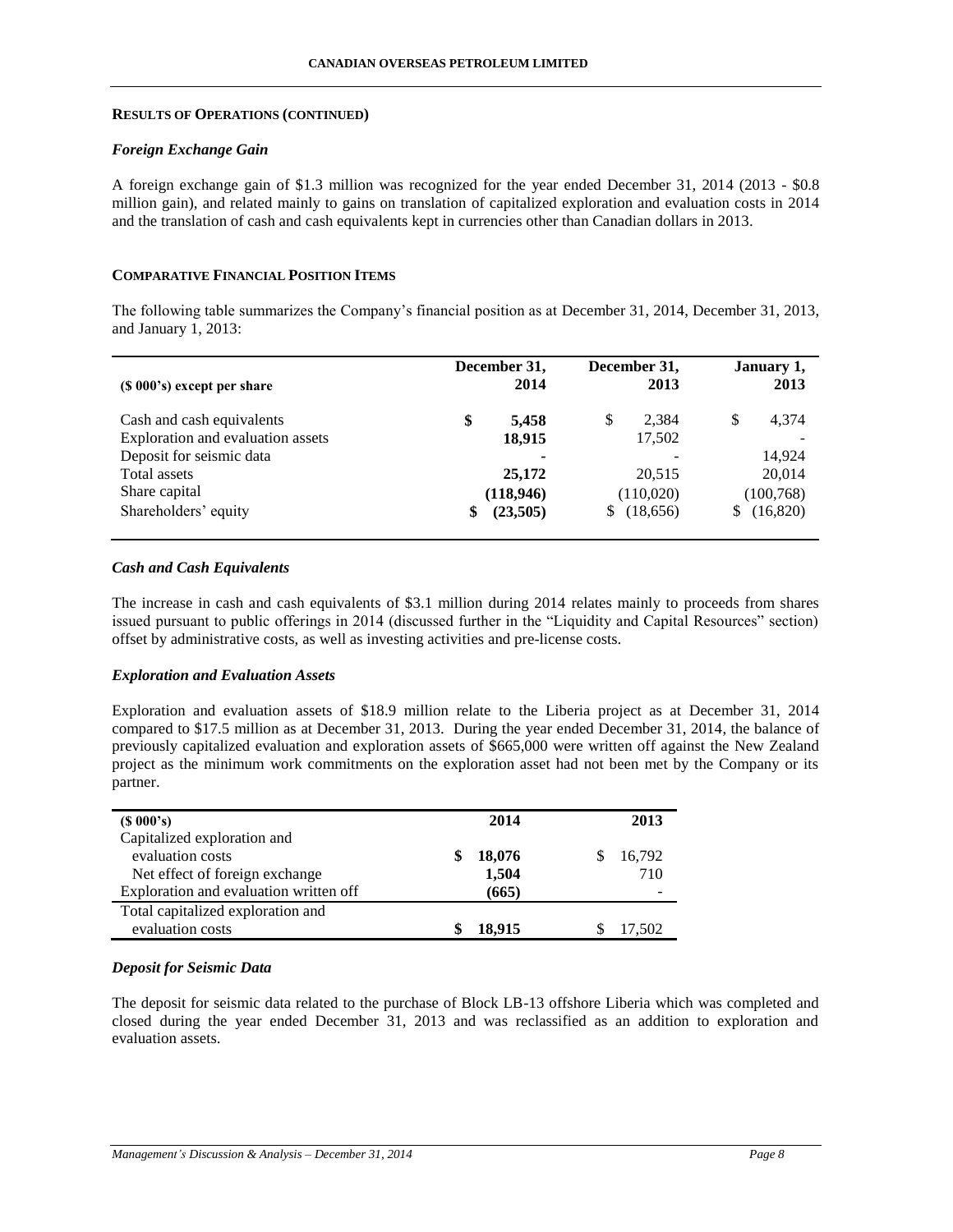## **COMPARATIVE FINANCIAL POSITION ITEMS (CONTINUED)**

## *Total Assets*

Total assets increased by \$4.7 million from \$20.5 million at December 31, 2013 to \$25.2 million as at December 31, 2014. This increase is a result of the \$3.1 million increase in cash and cash equivalents and the increase in the value of the capitalized exploration and evaluation assets.

## *Share Capital and Shareholders' Equity*

The increase in share capital of \$8.9 million from 2013 relates to a public offering on April 3, 2014 whereby 17.8 million shares were issued for proceeds of GBP 2.4 million (\$4.4 million) and a public offering on August 21, 2014 whereby 50.6 million units of the Company, whereby each unit consisted of one common share and one share purchase warrant were issued for gross proceeds of \$10.1 million. The value of these units was allocated to share capital and warrants using a Black-Scholes option pricing model (assumptions used for the model are discussed in the notes accompanying the Company's audited consolidated financial statements as at and for the years ended December 31, 2014 and 2013.

As at March 26 2015, the Company had 402,050,497 Class "A" common voting shares outstanding.

## **SELECTED QUARTERLY INFORMATION**

Eight Most Recent Quarters:

| $(S\ 000's)$                        | <b>December 31, 2014</b> | <b>September 30, 2014</b> | June 30, 2014 | <b>March 31, 2014</b> |
|-------------------------------------|--------------------------|---------------------------|---------------|-----------------------|
| Revenue                             |                          |                           |               |                       |
| Loss                                | $1.981^{\circ}$          | 2,199)                    | (1.976)       | (992                  |
| Loss per share - basic $\&$ diluted | (0.00)                   | (0.01)                    | (0.01)        | (0.00)                |

| $(S\ 000's)$                        | <b>December 31, 2013</b> | <b>September 30, 2013</b> | June 30, 2013 | <b>March 31, 2013</b> |
|-------------------------------------|--------------------------|---------------------------|---------------|-----------------------|
| Revenue                             |                          |                           |               |                       |
| Loss                                | 3.787                    | (0.606)                   | 1.641         | 2,039                 |
| Loss per share - basic $\&$ diluted | (0.01)                   | (0.01)                    | (0.01)        | (0.01                 |

The 2014 quarterly losses mainly represent the Company's administrative, pre-license costs and fluctuating foreign exchange gains and losses. The reduction in the loss for the first quarter of 2014 compared to the second quarter of 2014 was a result of a \$0.6 million foreign exchange gain in the first quarter compared to a loss of \$0.5 million in the second quarter. During the third quarter of 2014, the Company derecognized previously capitalized evaluation and exploration assets of \$0.7 million related to its New Zealand license which was offset by a foreign exchange gain of \$0.7 million. Administrative expenses in the third quarter of 2014 were higher due to increased consulting fees related to financing and international travel for new business projects. During the fourth quarter of 2014, net loss was down due to the absence of the derecognition of the exploration and evaluation expense, offset by an increase in administrative expenses due to increased professional fees as well as international travel for new business projects.

The 2013 quarterly losses mainly represent the Company's administrative, pre-license costs and fluctuating foreign exchange gains and losses. Pre-licence costs of \$0.4 million were expensed related to the Liberia project in the first quarter of 2013, compared to nil incurred in subsequent quarters. The third quarter saw a reduction in the administration costs due to reduced consulting and professional services as well as a change in the composition of the board. This was offset by foreign exchange fluctuations resulting in a foreign exchange loss for the third quarter. In addition, during the fourth quarter of 2013, \$1.5 million of stock-based compensation expense was recognized in relation to stock options granted to the Company's directors, officers, employees and consultants (see "Share Capital" Section).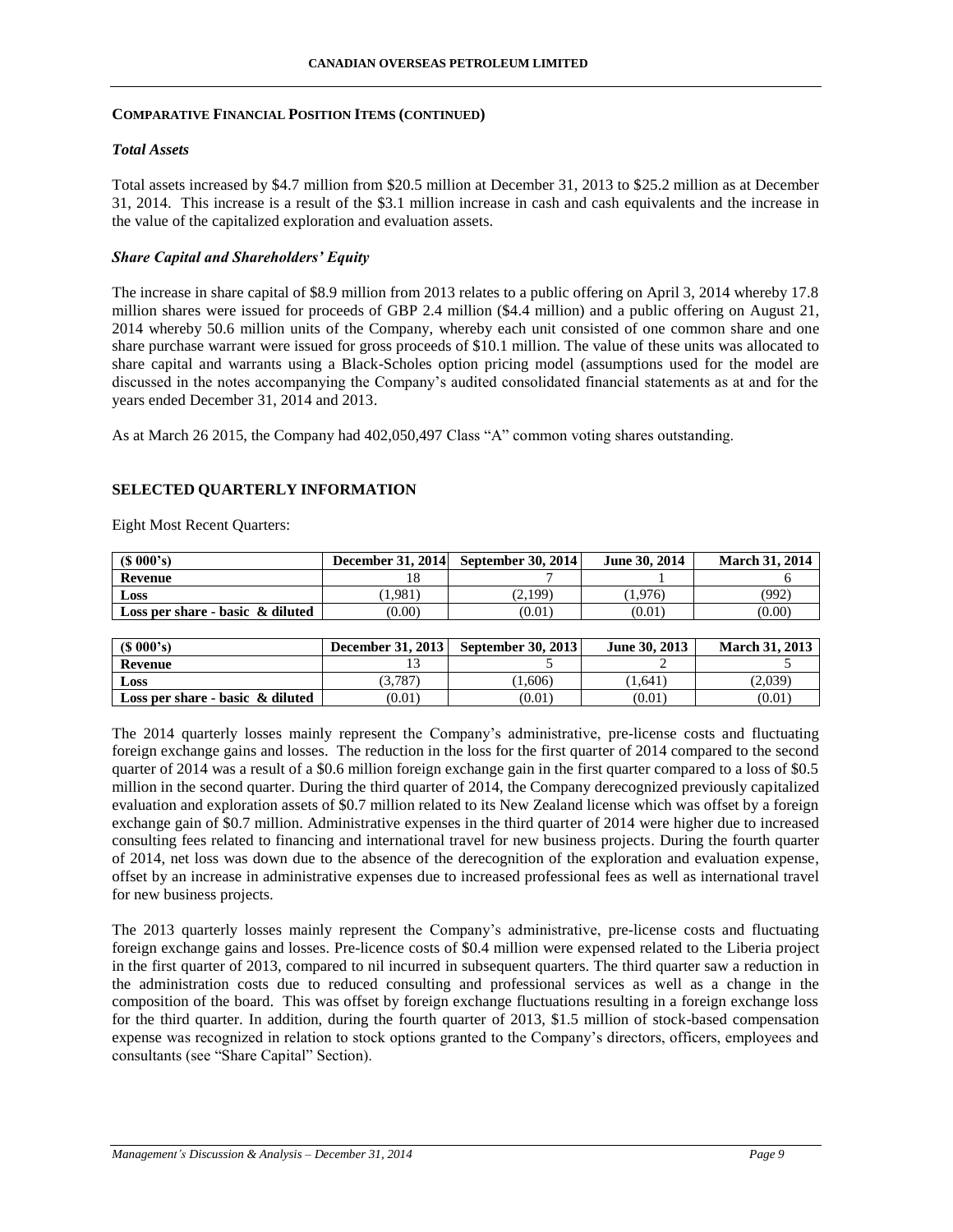## **TRANSACTIONS WITH RELATED PARTIES**

## **TRANSACTIONS WITH DIRECTORS AND OFFICERS**

Transactions with the Company's directors and officers in the form of consulting services occurred in the normal course of business and have been recorded at exchange amounts based on commercial rates and terms agreed to in the related consulting contracts. The expense and payables related to consulting services provided by directors and officers during the year ended December 31 are as follows:

| nnn?<br>ww<br>     | 2014         | 49 L J                  |
|--------------------|--------------|-------------------------|
| onsulting.<br>tees | M<br>-<br>٨D | $\mathbf{r}$<br>71<br>w |

As at December 31, 2014, accounts due from related parties amounted to \$74,000 (December 31, 2013 - \$35,000), which represented travel advances, with \$nil payable to related parties (December 31, 2013 - \$3,000) for outstanding travel expenses.

## **REMUNERATIONS OF DIRECTORS AND OTHER KEY MANAGEMENT PERSONNEL**

The key management personnel of the Company are comprised of executives of the Company and members of its board of directors. The remuneration of directors and key management personnel during the year ended December 31 is as follows:

| In $\frac{$8000}{s}$     | 2014                     | 2013  |
|--------------------------|--------------------------|-------|
| Short-term benefits      | 1.986                    | 2.453 |
| Stock-based compensation | $\overline{\phantom{a}}$ | 1,191 |
|                          | .986                     | 3.644 |

Short-term benefits include annual salaries, directors' fees and health and other taxable benefits.

Stock-based compensation relates to stock options granted during the year and represents the fair value of options granted using a Black-Scholes option pricing model as at the date of grant (discussed in Note 7 of the Company's consolidated financial statements for the year ended December 31, 2014).

## **LOAN TO KEY MANAGEMENT PERSONNEL**

During the year ended December 31, 2014 the Company provided a non-recourse interest bearing loan to a member of key management personnel. The balance receivable at December 31 is as follows:

| 000's<br>$\sqrt{2}$<br>-314 | 201<br>2014              | 2013                    |
|-----------------------------|--------------------------|-------------------------|
| -<br>oan receivable         | $\triangle$<br>۰U<br>-44 | -<br>ᄓ<br>$\sim$ $\sim$ |

The loan receivable is payable in twenty four equal monthly instalments bearing interest at the prescribed Canada Revenue Agency rates, which ranged from 1% to 2% during the year ended December 31, 2014. The loan will be fully repaid on January 2016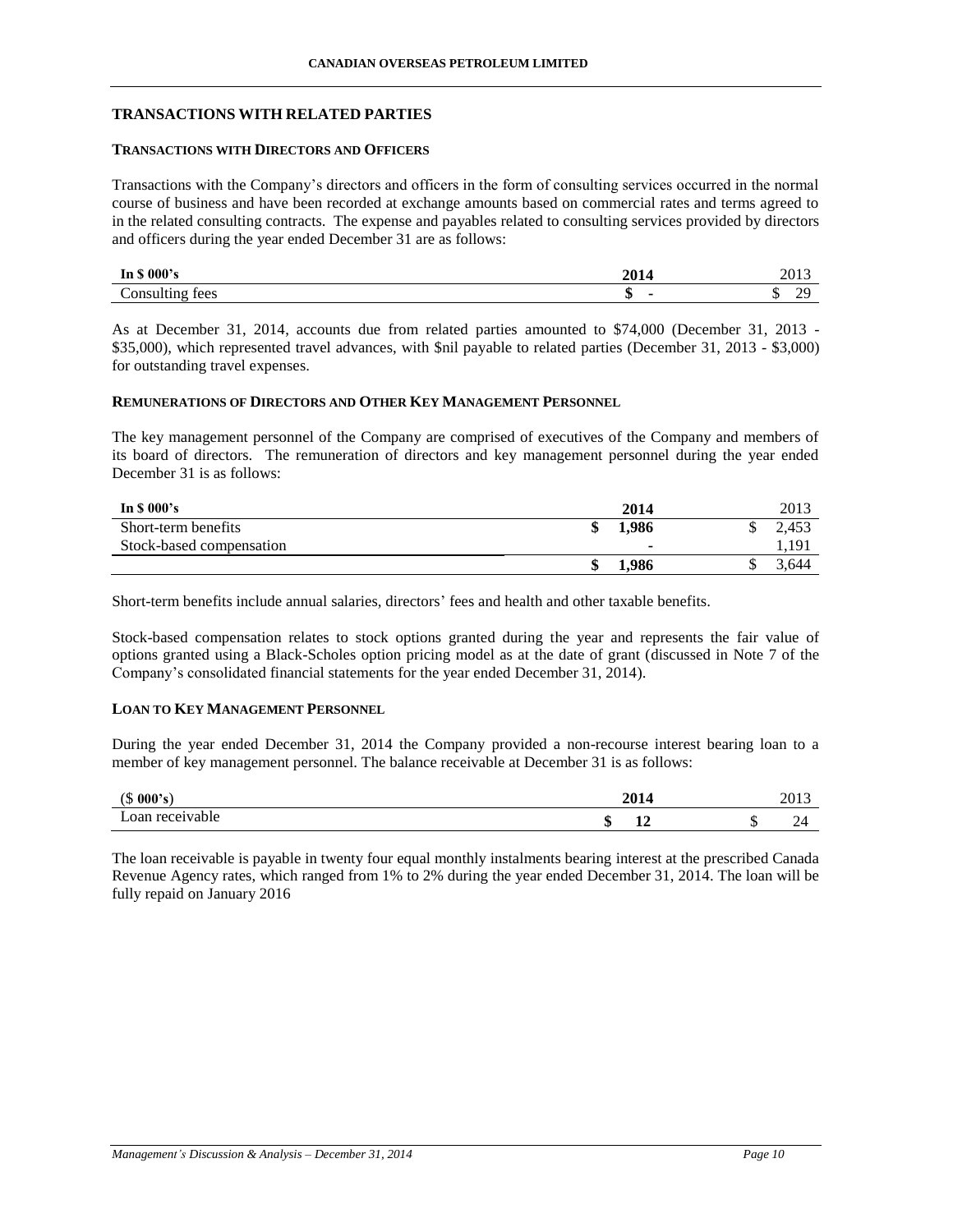#### **FINANCIAL INSTRUMENTS\***

The Company's financial instruments consist of cash, short-term deposits, bankers' acceptances, credit card and other deposits, loans, accounts receivable, as well as accounts payable, accrued liabilities and derivative liability. It is management's opinion that the Company is not currently exposed to significant interest and/or credit risks arising from these financial instruments and that the fair value of these financial instruments approximates their carrying value.

As the Company's current activities are carried out in Liberia and the UK, significant amounts are transacted in or referenced to currencies other than the Canadian dollar, including the British Pound and U.S. dollar. As a result, fluctuations in the exchange rates between the Canadian dollar, British Pound and U.S. dollar can have a significant effect on the Company's financial position and its reported results. To mitigate a portion of its exposure and to the extent it is feasible, the Company keeps its funds in currencies applicable to its known shortterm commitments. No assurance can be given that such management of risk exposure will offset and/or eliminate the foreign exchange fluctuations.

*\* This section contains forward-looking information. Please see the "Forward-looking Information" section (at the beginning of this document) for a discussion of risks and uncertainties relating to such information.*

## **SHARE CAPITAL**

The Company is authorized to issue an unlimited number of common and preferred shares.

As at December 31, 2014, there were 402,050,497 common shares issued and outstanding.

As at December 31, 2014, the Company also had the following outstanding securities other than common shares:

- 28,065,000 stock options issued and outstanding to purchase common shares with an average exercise price of \$0.49 per share and a remaining contractual life of one to four years; and
- 51,443,889 share purchase warrants issued and outstanding to purchase common shares with an average exercise price of \$0.40 per share and a remaining contractual life of two to three years.

# **COMMITMENTS AND CONTRACTUAL OBLIGATIONS\***

As at December 31, 2014, the Company has the following commitments:

|              | Total | Less than | <b>One to Three</b> | <b>Four to</b>    | <b>After Five</b> |
|--------------|-------|-----------|---------------------|-------------------|-------------------|
| In $$000's$  |       | One Year  | Years               | <b>Five Years</b> | <b>Years</b>      |
| Office lease | 3.644 | 741       | . 482               | 1.421             | $\sim$ 100 $\mu$  |

The Company is committed under an operating lease agreement for the rental of office space in Calgary and Aberdeen, UK. The approximate lease payments total \$3.6 million and are payable over the next five years.

*\* This section contains forward-looking information. Please see the "Forward-looking Information" section (at the beginning of this document) for a discussion of risks and uncertainties relating to such information.*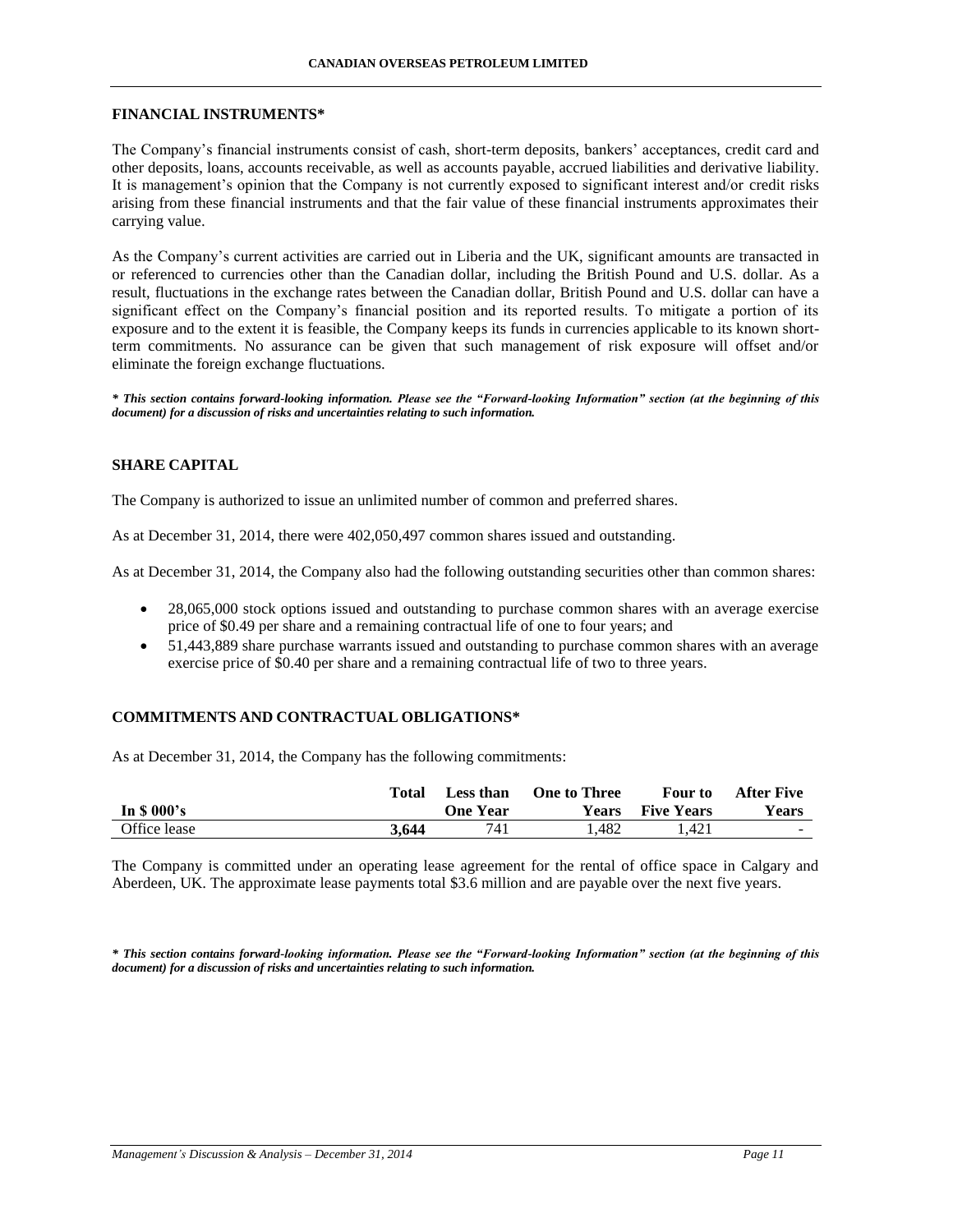### **SUBSEQUENT EVENTS**

On February 12, 2015, Canadian Overseas Petroleum (Nigeria) Limited was dissolved and removed from the Register of Companies in Bermuda, as the company ceased to carry on business, had discharged in full the liabilities to all its known creditors, and distributed its surplus assets in accordance with the Companies Act 1981.

On February 20, 2015, ShoreCan entered into a commercial acquisition, ratified by the Ministry of Energy in Namibia, of an 80% interest in three blocks offshore Namibia. The blocks are defined as 1708, 1808 and 1709. Situated north of the Walvis ridge on the Namibian/Angolan border, they are deepwater blocks that ShoreCan will commence geological and geophysical evaluations on.

On February 23, 2015, the Company resolved to remove COPL New Zealand Limited from the New Zealand Register of Companies as the company ceased to carry on business, had discharged in full the liabilities to all its known creditors, and distributed its surplus assets in accordance with its constitution and section  $318(1)(d)(i)$  of the Companies Act 1993.

On March 4, 2015, the Company's joint venture ShoreCan entered into a farm-in option agreement to acquire a 60% participating interest in the Petroleum Exploration License and Petroleum Agreement with respect to the Kimbiji and Latham offshore Blocks in Tanzania. Identified as the Latham License Area and the Kimbiji License Area, they extend from the shore to offshore depths of approximately 500 to 1000 meters. On exercise of the option and receipt of approval from the Tanzanian authorities, ShoreCan will assume operatorship of the offshore blocks. Currently ShoreCan is evaluating the historic 2D seismic and regional information.

## **LIQUIDITY AND CAPITAL RESOURCES \***

As of December 31, 2014, the Company had a working capital of approximately \$4.4 million, shareholders' equity of \$23.5 million and cash of \$5.5 million.

For the year ended December 31, 2014, the Company's cash used in operating activities amounted to \$8.3 million compared to \$8.0 million for the year ended December 31, 2013, and related mainly to administrative costs as well as pre-license costs related to the Liberia project.

On April 3, 2014, the Company closed a prospectus relating to its admission to the standard listing segment of the Official List, and to trading on the main market for listed securities of the London Stock Exchange. The Company issued 17,777,777 Common Shares at a price of GBP 0.135 (\$0.247) for gross proceeds of GBP 2.4 million (\$4.4 million). The agents were paid cash commission and fees of GBP \$0.3 million (\$0.5 million) representing 5.0% of the gross proceeds of the public offering. Other expenses related to the public offering amounted to approximately \$1.1 million. The Company also issued 888,889 share purchase warrants to its agent as compensation warrants in an amount equal to 5.0% of the aggregate number of Common Shares issued pursuant to the offering. Each Warrant entitles the holder to purchase one Common Share of COPL for the period until April 4, 2016, at an exercise price of GBP 0.135 (\$0.247). The fair value of the Warrants issued was recognized as share issue costs and estimated at \$0.1 million using a Black-Scholes option pricing model (the assumptions used for the model are discussed in the notes accompanying the Company's Consolidated Financial Statements for year ended December 31, 2014 and 2013).

On August 21, 2014, the Company closed a short form prospectus in connection with a marketed offering of units of the Company. Each Unit consisted of one Common Share in the capital of the Company and one share purchase warrant. Each Warrant entitles the holder thereof to purchase one Common Share at an exercise price of \$0.40 per Common Share on or before the date that is 36 months following the closing date. The Company issued 50,555,000 Units at a price of \$0.20 per Unit, for aggregate proceeds of approximately \$10.1 million pursuant to the offering. The agents were paid a cash commission of \$0.1 million as well as \$0.5 million representing 5.0% of the gross proceeds. Other expenses related to the offering of Units amounted to approximately \$0.5 million. The fair value of the Warrants issued was netted against proceeds from share capital and estimated at \$2.9 million using a Black-Scholes option pricing model (the assumptions used for the model are discussed in the notes accompanying the Company's consolidated financial Statements for the year ended December 31, 2014 and 2013).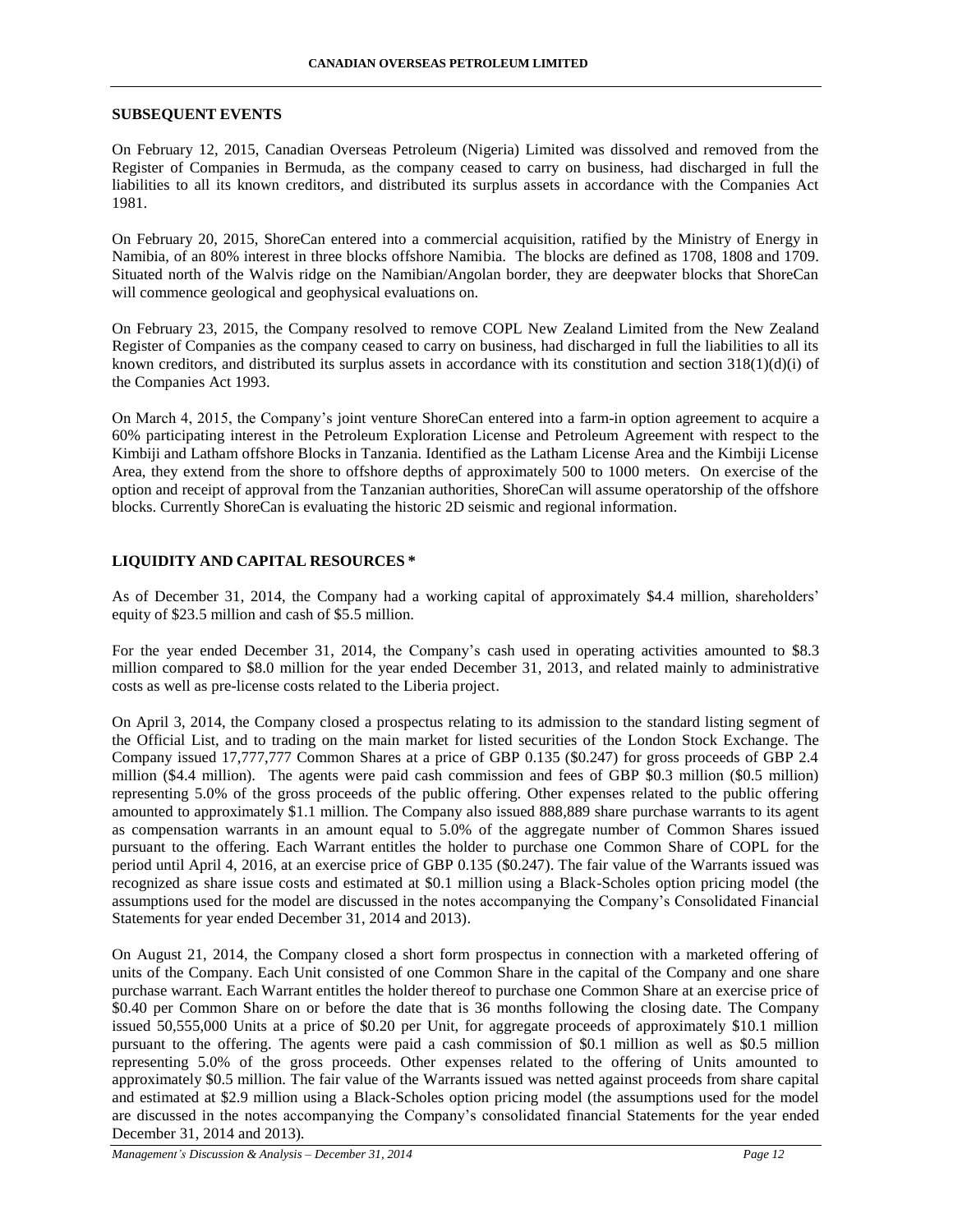## **LIQUIDITY AND CAPITAL RESOURCES \* (CONTINUED)**

Currently, the Company does not have material cash inflows and/or adequate financing to develop profitable operations. The Company is pursuing exploration projects that, if successful, will require substantial additional financing before they are able to generate positive cash flows. Accordingly, the Company's continued successful operations are dependent on its ability to obtain additional financing. No assurance can be provided that the Company will raise the required levels of financing.

*\* This section contains forward-looking information. Please see the "Forward-looking Information" section (at the beginning of this document) for a discussion of risks and uncertainties relating to such information.*

## **ACCOUNTING PRONOUNCEMENTS**

## **RECENTLY ADOPTED ACCOUNTING STANDARDS**

As at January 1, 2014, the Company adopted the following standards:

- IAS 36, Impairment of Assets Amendments to IAS 36 require entities to disclose the recoverable amount of an impaired Cash Generating Unit ("CGU"). The Company assessed the effect of IAS 36 and determined that there is no material impact on the financial statements;
- IFRIC 21, Levies Interpretation of IAS 37, Provisions, Contingent Liabilities and Assets, sets out criteria for the recognition of a liability, one of which is the requirement for the entity to have a present obligation as a result of a past event. The interpretation clarifies that the obligation that gives rise to the liability to pay a levy is the activity described in the relevant legislation that triggers the payment of the levy. The Company assessed the effect of IFRIC 21 on its consolidated statements of financial position and consolidated statements of comprehensive loss and has determined there is no material impact; and
- IAS 32, "Financial Instruments: Presentation" has been amended to clarify certain requirements for offsetting financial assets and liabilities. IAS 32 relates to presentation and disclosure and the Company assessed the effect of IAS 23 and determined that there is no material impact on the Company's consolidated financial statements.

## **FUTURE ACCOUNTING CHANGES**

IFRS 9, "Financial Instruments" replaces IAS 39 "Financial Instruments: Recognition and Measurement", which replaces the current multiple classification and measurement models for financial assets and liabilities with a single model that has only two classifications: amortized cost and fair value. In November 2013, the IASB amended IFRS 9 to include the new general hedge accounting model which remains optional and allows more opportunities to apply hedge accounting. The full impact from adoption will not be known until completion of the standard and may have an impact on the Company's accounting for financial assets and liabilities. This standard has an effective date of January 1, 2018.

In May 2014, the IASB issued IFRS 15 "Revenue from Contracts with Customers," which replaces IAS 18 "Revenue," AS 11 "Construction Contracts," and related interpretations. The standard is required to be adopted either retrospectively or using a modified transition approach for fiscal years beginning on or after January 1, 2017, with earlier adoption permitted. IFRS 15 will be applied by the Company on January 1, 2017 and the Company is currently evaluating the impact of the standard on the Company's financial statements.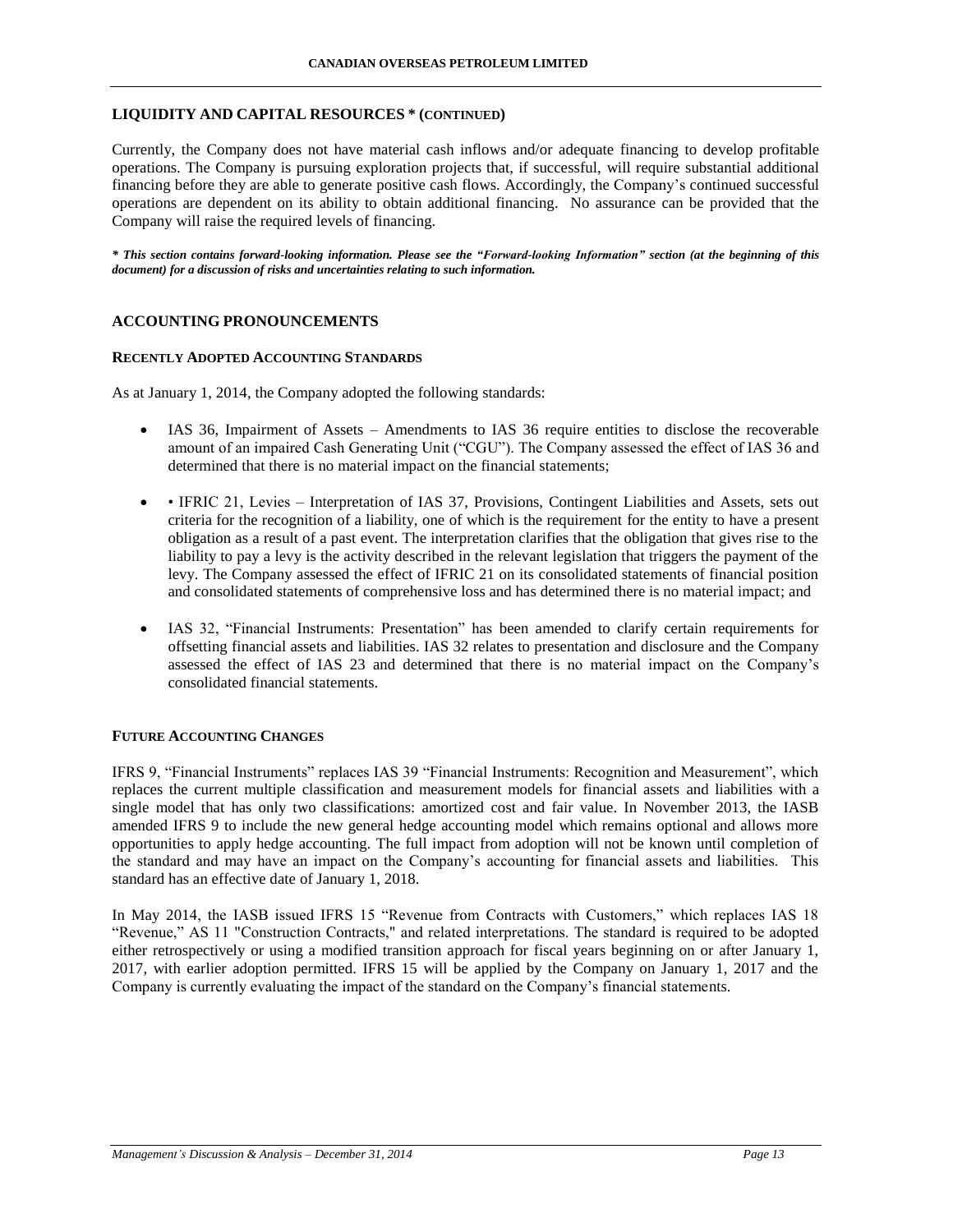## **ACCOUNTING PRONOUNCEMENTS (CONTINUED)**

## **CRITICAL ACCOUNTING ESTIMATES**

Management is required to make judgements, assumptions and estimates in applying the Company's accounting policies and practices, which may have a significant impact on the financial results reported by the Company. Estimates and judgments are continuously evaluated and are based on management's experience and other factors, including expectations of future events that are believed to be reasonable under the circumstances. Accordingly, actual results may differ from those estimated amounts and differences may be material.

In particular, significant areas of estimation uncertainty considered by management in preparing the consolidated financial statements are:

- Stock-based compensation, warrants and derivative liability the amounts recorded in respect of stock options granted, share purchase warrants granted and the derivative liability for warrants issued are based on the Company's estimation of their fair value, calculated using assumptions regarding the life of the option or warrant, interest rates and volatility. By their nature, these estimates and assumptions are subject to uncertainty, and the actual fair value of options or warrants may differ at any time;
- Impairment of assets E&E assets and office equipment are assessed for impairment annually and when circumstances suggest that the carrying amount might exceed the recoverable amount. These calculations require the use of estimates and assumptions and are subject to change as new information becomes available. Specifically for E&E assets, these estimates include future commodity prices, quantity of reserves and discount rates, as well as future development and operating expenses;
- Deferred income tax management assesses the likelihood that deferred income tax assets will be realized from future taxable earnings, the amount of which is subject to measurement uncertainty; and
- Provisions, commitments and contingent liabilities amounts recorded as provisions and amounts disclosed as commitments and contingent liabilities are estimated based on the terms of the related contracts and management's best knowledge at the time of issuing the consolidated financial statements. The actual results ultimately may differ from those estimates as future confirming events occur.

Significant judgments are involved in the determination of the functional currency of the subsidiaries and the time when exploration and evaluation projects are complete and the technical feasibility and commercial viability of extracting oil or gas are demonstrable for the project or there is no prospect of a positive outcome for the project . Determining the type of joint arrangement as either a joint operation or a joint venture is based on management's determination of whether it has joint control over another entity and considerations include assessment of contractual agreements for unanimous consent of the parties on decision making of relevant activities. Once classified as a joint arrangement, management assesses whether it is structured through a separate vehicle and whether the legal form and contractual arrangements give the entity the direct right to the assets and obligations for the liabilities within the normal course of business, as well as the entity's rights to the economic benefit of assets and its involvement and responsibility for settling liabilities associated with the arrangement.

## **DISCLOSURE CONTROLS AND PROCEDURES**

The Company's Chief Executive Officer and Chief Financial Officer have designed disclosure controls and procedures ("DC&P"), or caused it to be designed under their supervision, to provide reasonable assurance that material information relating to the Company is made known to them by others, particularly during the period in which the annual filings are being prepared, and information required to be disclosed by the Company in its annual filings, interim filings or other reports filed or submitted by it under securities legislation is recorded, processed, summarized and reported within the time periods specified in securities legislation..

Management of the Company, including the Chief Executive Office and Chief Financial Officer, has evaluated the effectiveness of the Company's DC&P as at December 31, 2014. Based on that evaluation, our Chief Executive Office and Chief Financial Officer have concluded that the DC&P are effective as of the end of the year, in all material respects.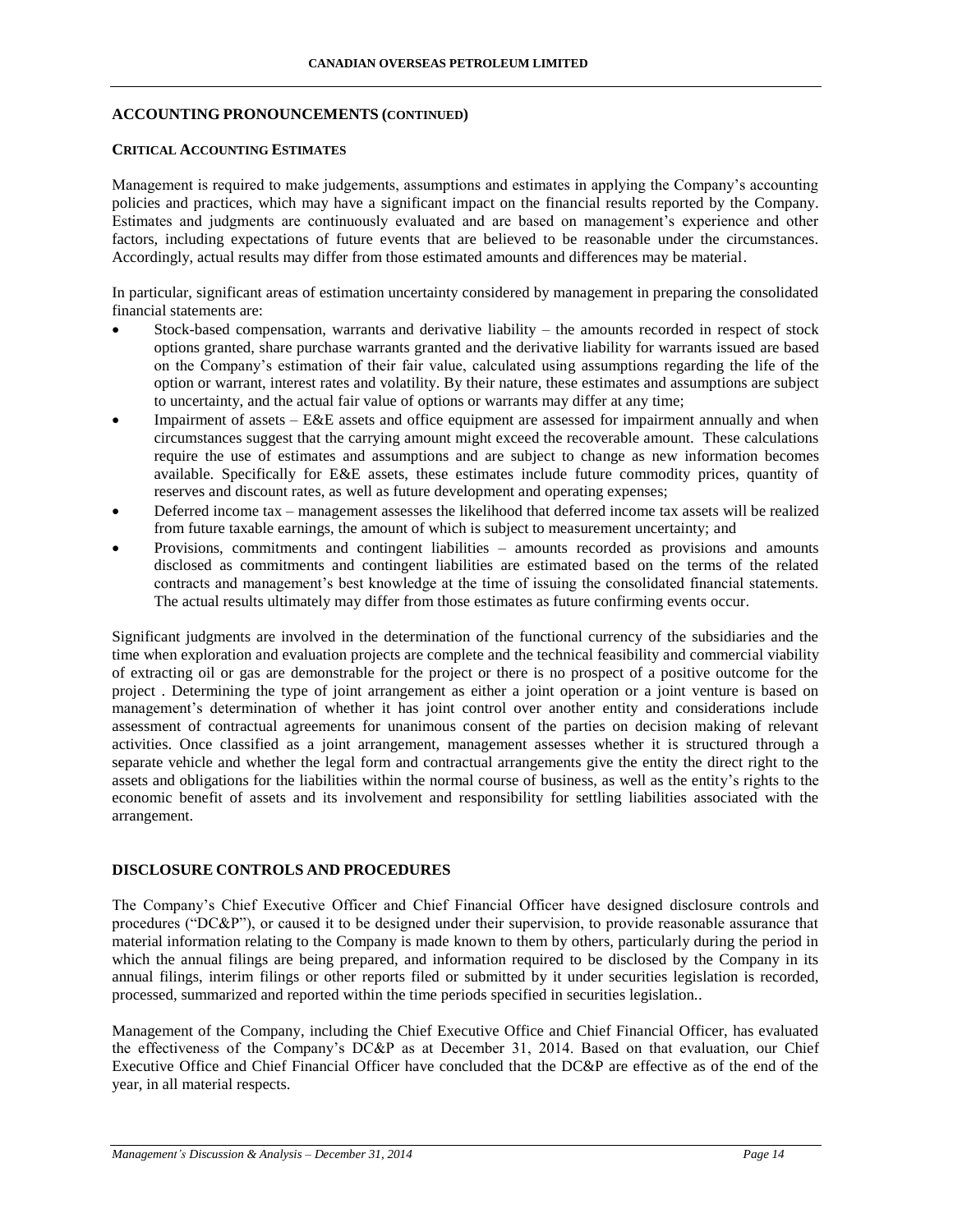## **INTERNAL CONTROLS OVER FINANCIAL REPORTING**

The Company's Chief Executive Officer and Chief Financial Officer are responsible for establishing and maintaining internal control over financial reporting ("ICFR"). They have as at the financial year end December 31, 2014, designed ICFR, or caused it to be designed under their supervision, to provide reasonable assurance regarding the reliability of financial reporting and the preparation of financial statements for external purposes in accordance with IFRS. The control framework the Company's officers used to design the Company's ICFR is the Internal Control – Integrated Framework issued by the Committee of Sponsoring Organizations.

Management of the Company, including our Chief Executive Officer and Chief Financial Officer, has evaluated the effectiveness of the Company's ICFR as at December 31, 2014. Based on that evaluation, our Chief Executive Officer and Chief Financial Officer have concluded that the ICFR are effective as of the end of the year, in all material respects.

The Company's Chief Executive Officer and Chief Financial Officer are required to disclose any change in the ICFR that occurred during the most recent interim period that has materially affected, or is reasonable likely to materially affect, the Company's ICFR. No material changes in the Company's ICFR were identified in the interim period ended December 31, 2014, which have materially affected, or are reasonably likely to materially affect the Company's ICFR.

It should be noted that while the Chief Executive Officer and Chief Financial Officer believe that the Company's design of DC&P and ICFR provide a reasonable level of assurance that they are effective, they do not expect that the control system will prevent all errors and fraud. A control system, no matter how well conceived or operated, can provide only reasonable, but not absolute, assurance that the objectives of the control system will be met and it should not be expected the disclosure and internal control procedures will prevent all errors or fraud. The Company's ICFR may not prevent or detect all misstatements because of inherent limitations. In reaching a reasonable level of assurance, management necessarily is required to apply its judgment in evaluating the cost/benefit relationship of possible controls and procedures. Additionally, projections of any evaluation of effectiveness to future periods are subject to the risk that controls may become inadequate because of changes in conditions or deterioration in the degree of compliance with the Company's policies and procedures.